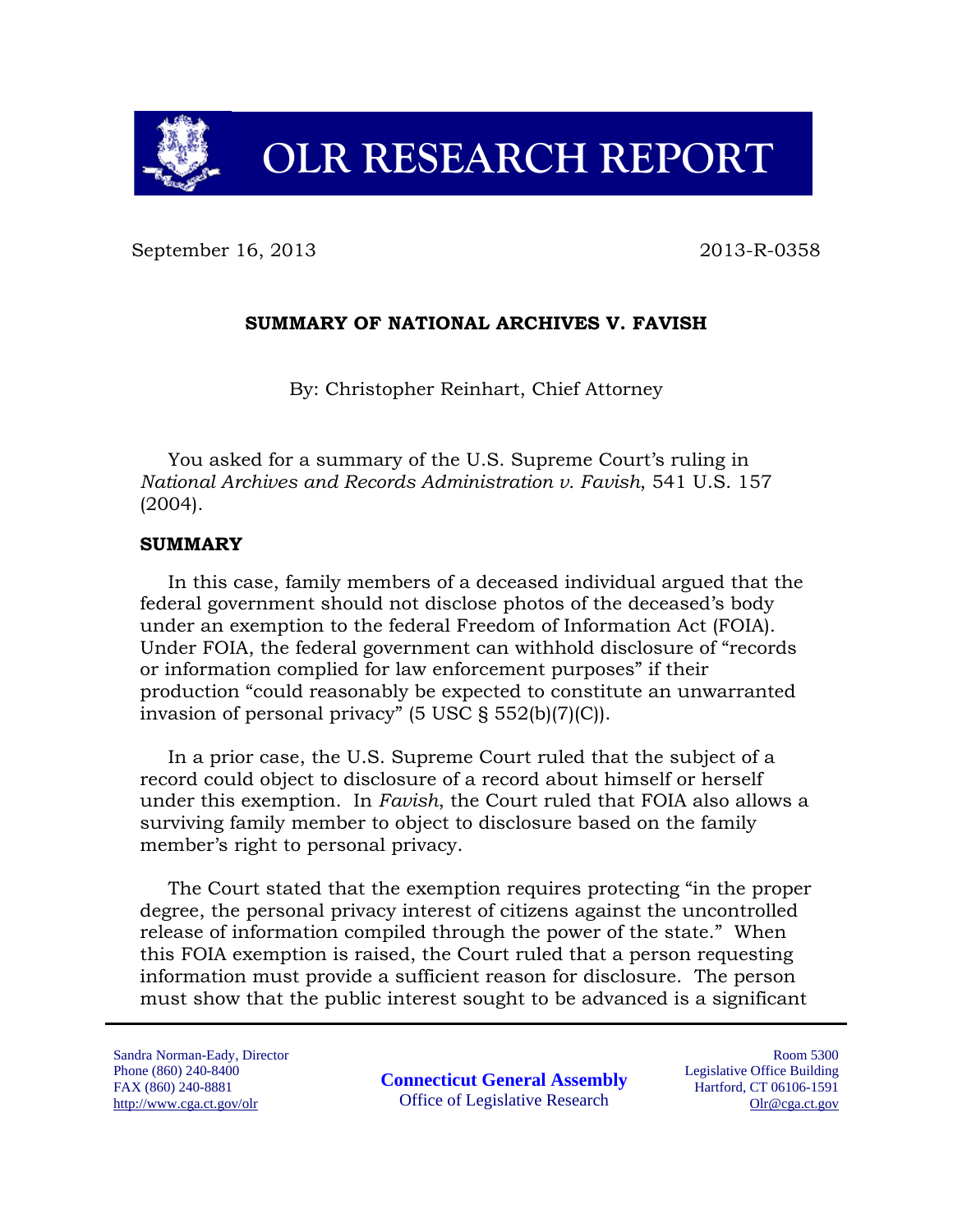one and that the information sought is likely to advance that interest. Otherwise, the Court stated disclosure is an unwarranted invasion of privacy. If a person presents sufficient evidence, the Court stated it would balance the public interest against the privacy interests to determine if disclosure "could reasonably be expected to constitute an unwarranted invasion of personal privacy."

For photos and other data about someone who died under mysterious circumstances, the Court stated that requesting information to show that an investigating agency or official acted negligently or improperly in performing their duties most likely satisfies the public interest requirement. But the requester must produce enough evidence to "warrant a belief by a reasonable person that the alleged government impropriety might have occurred." The Court denied access to the death scene photos in this case stating that the requester presented no evidence to support his argument of government impropriety.

# **FACTS**

This case involved the death of Vincent Foster, Jr., deputy counsel to President Clinton. The initial police investigation, which included pictures of the death scene, ruled his death a suicide. Later investigations by the Federal Bureau of Investigation, Senate and House committees, and independent counsels reached the same conclusion. Some people remained skeptical of these investigations, which led to FOIA requests for disclosure of death scene photos.

Two federal courts of appeals reached different conclusions on the release of the photos and how the personal privacy exemption to disclosure applied to this situation. The Supreme Court agreed to resolve the conflict in interpreting the exemption.

# **ANALYSIS**

In this case, the Court considered an exemption from FOIA that allows the federal government to withhold disclosure of "records or information complied for law enforcement purposes" if their production "could reasonably be expected to constitute and unwarranted invasion of personal privacy" (5 USC § 552(b)(7)(C)). Justice Kennedy wrote the opinion for a unanimous court.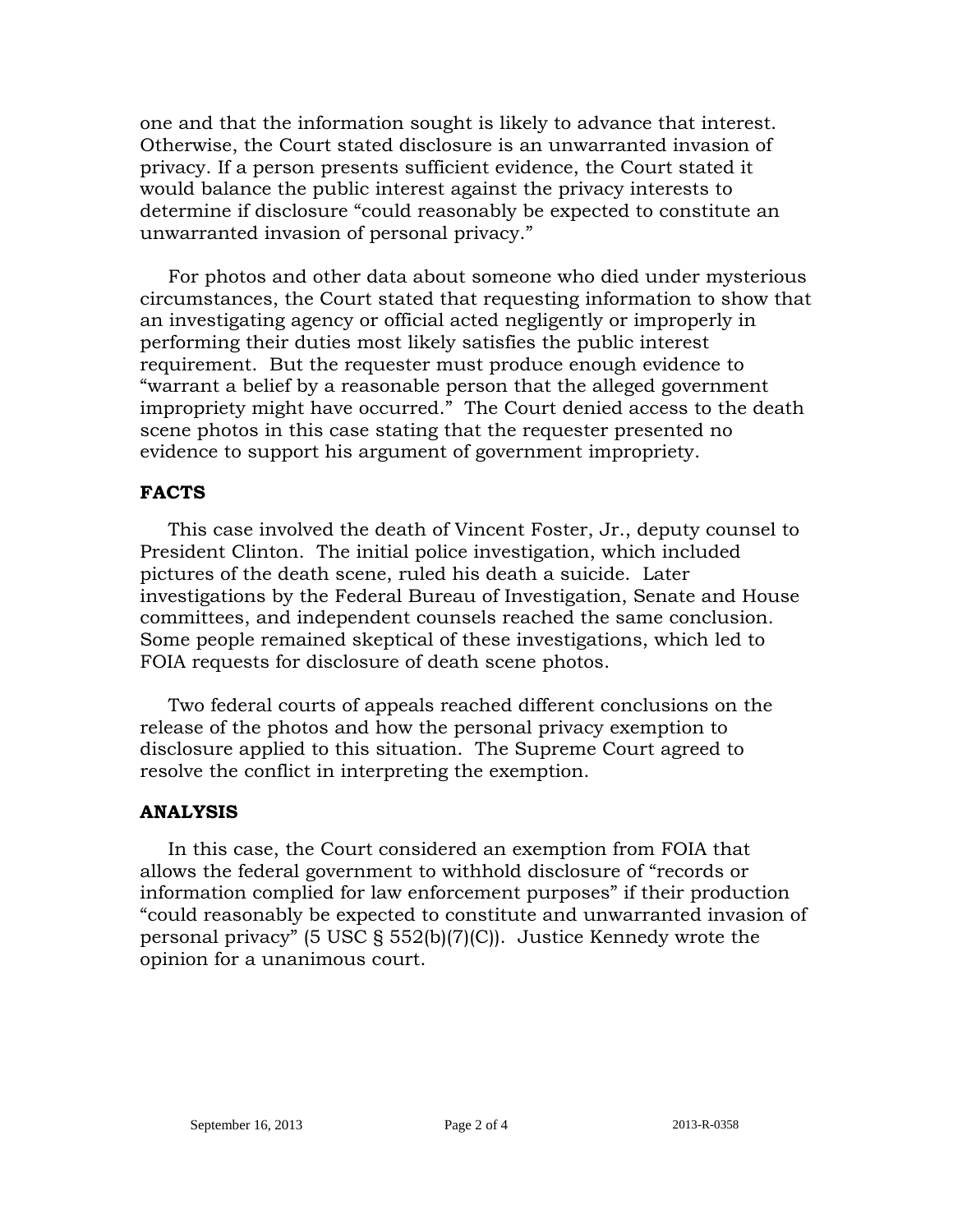In an earlier case, the Court ruled that the exemption applied when someone objected to disclosure of a record about himself or herself (*Department of Justice v. Reporters Comm. for Freedom of the* Press, 489 U.S. 749 (1989)). In *Favish*, the Court considered whether the exemption applies when someone objects to disclosure of photos of a deceased family member.

The parties agreed that the photos were compiled for law enforcement purposes and the Court addressed the question of whether disclosure "could reasonably be expected to constitute an unwarranted invasion of personal privacy."

The Court stated that the family did not invoke the exemption on behalf of the deceased because the photos might reveal private information about him to the detriment of his reputation or other personal interests. Instead, they invoked their own rights and interests to personal privacy in order to "secure their own refuge from a sensationseeking culture for their own peace of mind and tranquility…".

The Court concluded that the statute intended to "permit family members to assert their own privacy rights against public intrusions long deemed impermissible under the common law and in our cultural traditions." The Court stated that a family is not in the same position as the subject of a document, but case law and cultural traditions show the right of family members to direct and control disposition of the deceased's body and to limit attempts to exploit pictures of the deceased for public purposes. The Court cited rulings from various other courts protecting photos from disclosure.

The Court assumed that Congress adopted the exemption with knowledge of this background of law, scholarship, and history. In addition, the U.S. attorney general consistently interpreted the FOIA exemption to protect family members of the person to whom the information pertains.

The Court ruled narrowly that "FOIA recognizes surviving family members' right to personal privacy with respect to their close relative's death-scene images." The Court found the deceased's former status as a public official and the fact that other pictures might have become public did not change the privacy interests involved.

The statute only allows the government to withhold information that "could reasonably be expected to constitute an unwarranted invasion" of the family's personal privacy. The Court stated that determining if an invasion of privacy is unwarranted requires balancing the privacy interest with the public interest in disclosure.